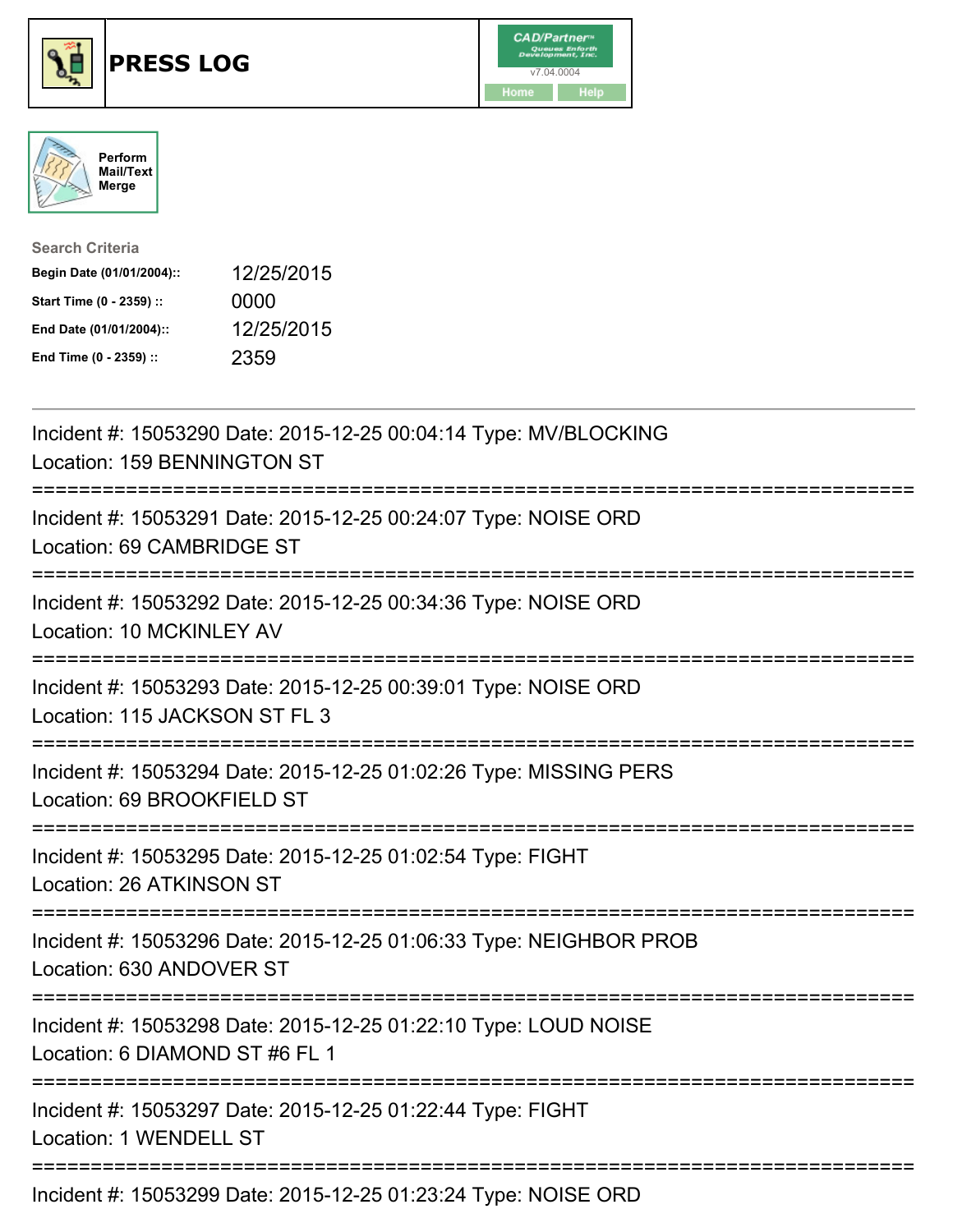Location: 168 ANDOVER ST =========================================================================== Incident #: 15053300 Date: 2015-12-25 01:23:53 Type: NOISE ORD Location: 512 LOWELL ST =========================================================================== Incident #: 15053301 Date: 2015-12-25 01:32:35 Type: LOUD NOISE Location: 103 MARKET ST =========================================================================== Incident #: 15053302 Date: 2015-12-25 01:32:38 Type: AUTO ACC/UNK PI Location: SANTANDER BANK / 305 ESSEX ST FL REAR =========================================================================== Incident #: 15053303 Date: 2015-12-25 01:33:36 Type: MEDIC SUPPORT Location: 19 BOURQUE ST =========================================================================== Incident #: 15053304 Date: 2015-12-25 01:35:50 Type: DISTURBANCE Location: SAM'S FOOD STORE / 389 BROADWAY =========================================================================== Incident #: 15053305 Date: 2015-12-25 01:39:43 Type: NOISE ORD Location: 11 ALBION ST =========================================================================== Incident #: 15053306 Date: 2015-12-25 01:44:00 Type: NOISE ORD Location: 52 GREENWOOD ST FL 3 =========================================================================== Incident #: 15053307 Date: 2015-12-25 01:48:49 Type: DOMESTIC/PROG Location: 125 LOWELL ST =========================================================================== Incident #: 15053308 Date: 2015-12-25 01:51:14 Type: DISTURBANCE Location: 10 LEA ST FL 2 =========================================================================== Incident #: 15053309 Date: 2015-12-25 01:55:42 Type: AUTO ACC/UNK PI Location: 312 LOWELL ST =========================================================================== Incident #: 15053310 Date: 2015-12-25 02:05:45 Type: NOISE ORD Location: 151 FARNHAM ST FL 1 =========================================================================== Incident #: 15053311 Date: 2015-12-25 02:06:13 Type: NOISE ORD Location: 209 PROSPECT ST FL 1 =========================================================================== Incident #: 15053312 Date: 2015-12-25 02:08:49 Type: SUS PERS/MV Location: LOWELL ST & RIVERSIDE DR =========================================================================== Incident #: 15053313 Date: 2015-12-25 02:23:07 Type: DOMESTIC/PAST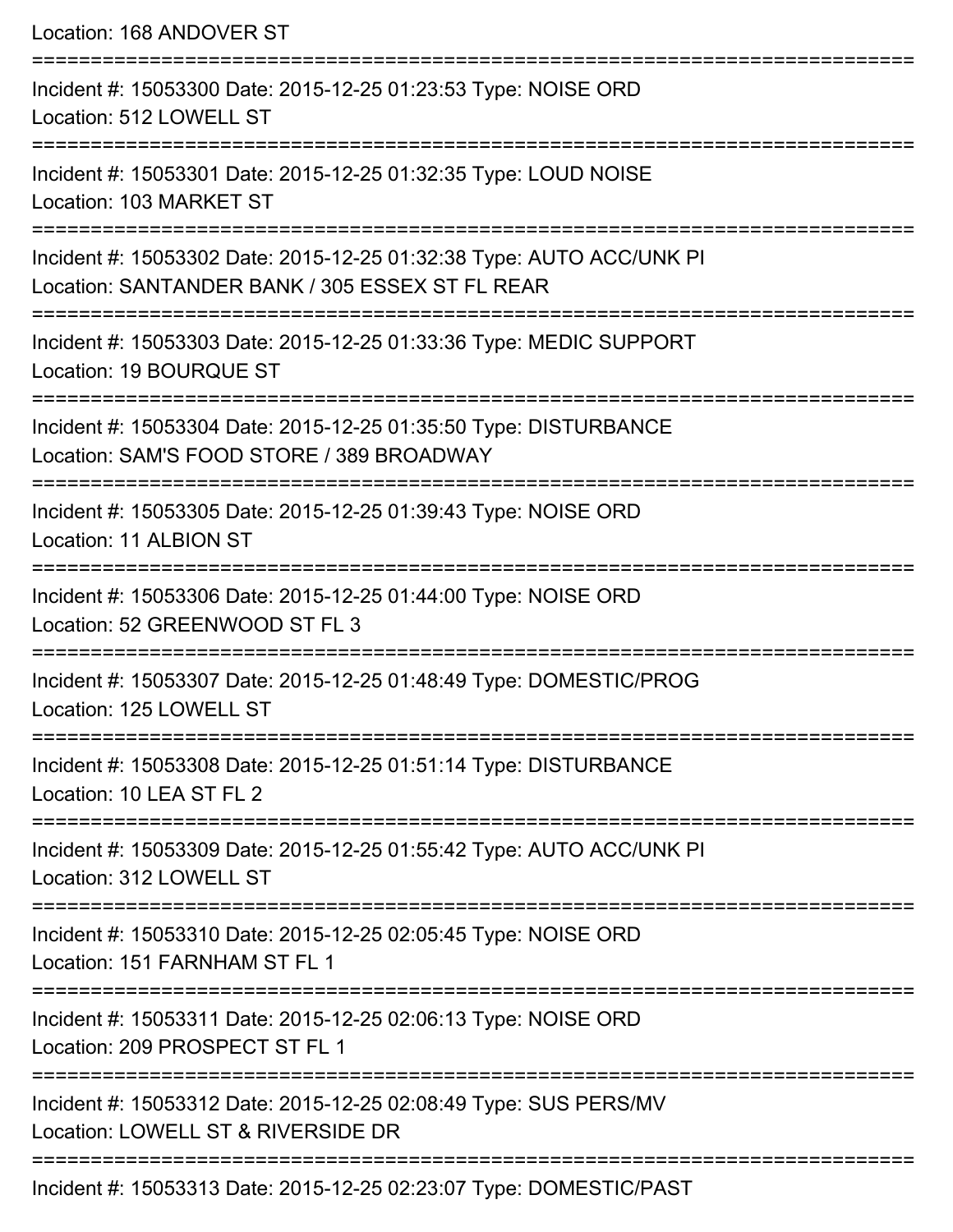| Incident #: 15053314 Date: 2015-12-25 02:33:45 Type: SHOTS FIRED<br>Location: 75 CEDAR ST                     |
|---------------------------------------------------------------------------------------------------------------|
| Incident #: 15053315 Date: 2015-12-25 02:58:49 Type: NOISE ORD<br>Location: 106 WATER ST #2                   |
| Incident #: 15053316 Date: 2015-12-25 03:01:08 Type: DISTURBANCE<br>Location: SEVEN ELEVEN / 99 HAMPSHIRE ST  |
| Incident #: 15053317 Date: 2015-12-25 03:06:29 Type: LOUD NOISE<br>Location: 41 N PARISH RD                   |
| Incident #: 15053318 Date: 2015-12-25 03:07:34 Type: NOISE ORD<br>Location: 165 SARATOGA ST FL 1              |
| Incident #: 15053319 Date: 2015-12-25 03:11:09 Type: NOISE ORD<br>Location: 240 BRUCE ST FL 2                 |
| Incident #: 15053320 Date: 2015-12-25 03:13:56 Type: HIT & RUN M/V<br>Location: 10 LEA ST                     |
| Incident #: 15053321 Date: 2015-12-25 03:50:11 Type: MUTUAL AID<br>Location: METHUEN PD / null                |
| Incident #: 15053322 Date: 2015-12-25 03:59:56 Type: UNKNOWN PROB<br><b>Location: 8 TREMONT ST</b>            |
| Incident #: 15053323 Date: 2015-12-25 04:04:25 Type: A&B PAST<br>Location: 73 CROSS ST #3                     |
| Incident #: 15053324 Date: 2015-12-25 04:21:22 Type: NOISE ORD<br>Location: 128 OXFORD ST                     |
| Incident #: 15053325 Date: 2015-12-25 04:40:20 Type: DOMESTIC/PROG<br>Location: 9 GALE ST FL 1                |
| Incident #: 15053326 Date: 2015-12-25 05:17:00 Type: DISORDERLY<br>Location: WEATHERBEE SCHOOL / 75 NEWTON ST |
| Incident #: 15053328 Date: 2015-12-25 05:19:05 Type: MISSING PERS                                             |

 $L_{\text{max}}$  of childrening of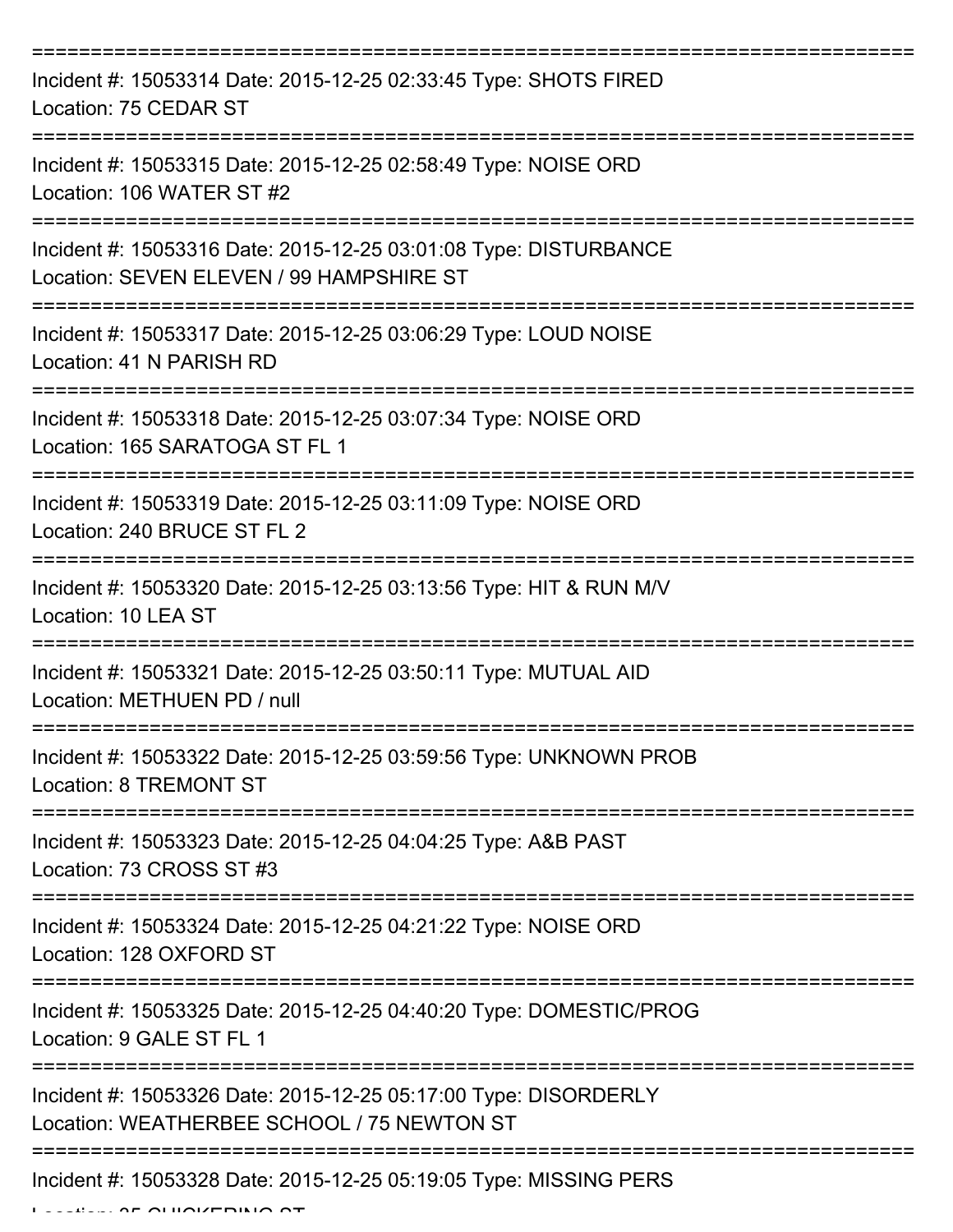| Incident #: 15053327 Date: 2015-12-25 05:19:18 Type: SUS PERS/MV<br>Location: 179 WEST ST                   |
|-------------------------------------------------------------------------------------------------------------|
| Incident #: 15053329 Date: 2015-12-25 05:25:56 Type: ABAND MV<br>Location: 246 BRUCE ST                     |
| Incident #: 15053330 Date: 2015-12-25 05:26:11 Type: ALARMS<br>Location: GEORGE'S BAKERY / 262 HAMPSHIRE ST |
| Incident #: 15053331 Date: 2015-12-25 05:31:47 Type: FIGHT<br>Location: FARNHAM ST & FOSTER ST              |
| Incident #: 15053332 Date: 2015-12-25 06:00:35 Type: NOISE ORD<br><b>Location: 10 GRAICHEN TER</b>          |
| Incident #: 15053333 Date: 2015-12-25 06:33:06 Type: MEDIC SUPPORT<br>Location: 37 WHITMAN ST               |
| Incident #: 15053334 Date: 2015-12-25 06:35:22 Type: DK (DRUNK)<br>Location: 47 MAY ST                      |
| Incident #: 15053335 Date: 2015-12-25 06:40:28 Type: DISTURBANCE<br>Location: FARNHAM ST & PHILLIPS ST      |
| Incident #: 15053336 Date: 2015-12-25 06:56:10 Type: ALARMS<br>Location: WARD SIX CLUB / 57 SPRINGFIELD ST  |
| Incident #: 15053337 Date: 2015-12-25 07:11:34 Type: DOMESTIC/PAST<br>Location: 23 WASHINGTON ST            |
| Incident #: 15053338 Date: 2015-12-25 07:33:27 Type: NOISE ORD<br>Location: 99 STEARNS AV FL 3              |
| Incident #: 15053339 Date: 2015-12-25 07:35:38 Type: ALARMS<br>Location: CITY HALL / 200 COMMON ST          |
| Incident #: 15053340 Date: 2015-12-25 08:05:31 Type: SPECIAL CHECK<br>Location: 99 WILLOW ST                |
| Incident #: 15053341 Date: 2015-12-25 08:12:36 Type: WARRANT SERVE                                          |

Location: BDOADWAY & ESSEY ST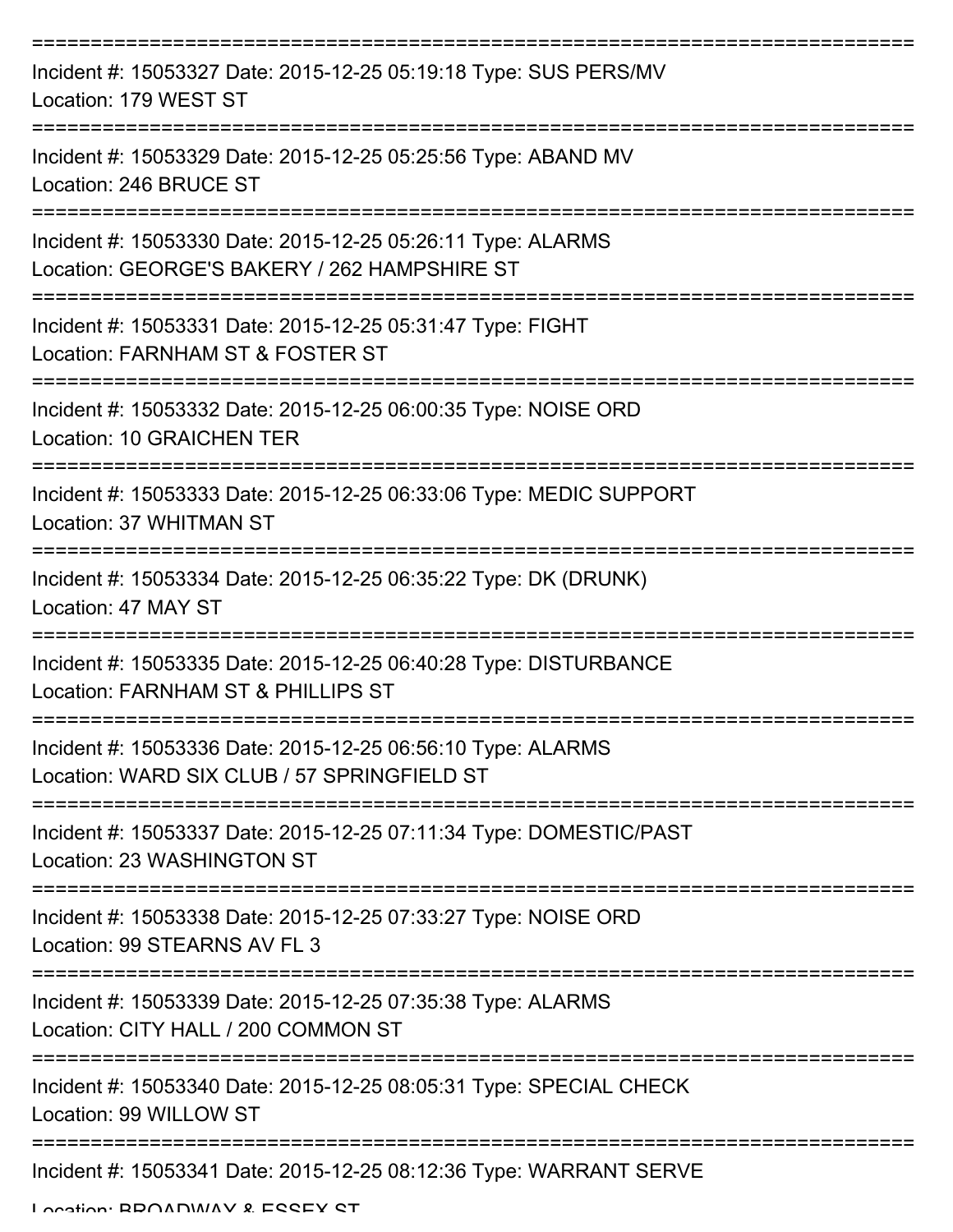| Incident #: 15053342 Date: 2015-12-25 08:22:49 Type: MEDIC SUPPORT<br>Location: 80 SULLIVAN AV                                      |
|-------------------------------------------------------------------------------------------------------------------------------------|
| Incident #: 15053343 Date: 2015-12-25 09:11:35 Type: ASSIST FIRE<br>Location: 19 S CANAL ST                                         |
| Incident #: 15053344 Date: 2015-12-25 09:29:00 Type: SUS PERS/MV<br>Location: 248 BROADWAY                                          |
| Incident #: 15053345 Date: 2015-12-25 09:38:38 Type: AUTO ACC/PI<br>Location: SHAW ST & S BROADWAY                                  |
| Incident #: 15053346 Date: 2015-12-25 09:57:00 Type: MAL DAMAGE<br>Location: 14 SUNSET AV                                           |
| Incident #: 15053347 Date: 2015-12-25 10:25:32 Type: A&B PAST<br>Location: 196 EXCHANGE ST FL 2                                     |
| Incident #: 15053348 Date: 2015-12-25 10:28:17 Type: ALARM/BURG<br>Location: LIBRARY / 135 PARKER ST                                |
| Incident #: 15053350 Date: 2015-12-25 10:38:08 Type: MEDIC SUPPORT<br>Location: 11 DAISY ST FL 3                                    |
| Incident #: 15053349 Date: 2015-12-25 10:40:36 Type: DISTURBANCE<br>Location: 68 OXFORD ST                                          |
| ----------------<br>Incident #: 15053351 Date: 2015-12-25 10:43:41 Type: ALARM/BURG<br>Location: LAVASSEUR RESIDENCE / 10 NELSON ST |
| Incident #: 15053352 Date: 2015-12-25 11:05:47 Type: MEDIC SUPPORT<br>Location: 306 HOWARD ST FL 2                                  |
| Incident #: 15053353 Date: 2015-12-25 11:27:11 Type: NOISE ORD<br>Location: 37 BOWDOIN ST                                           |
| Incident #: 15053354 Date: 2015-12-25 11:45:59 Type: VIO CITY ORD<br>Location: 52 IRENE ST                                          |
| Incident #: 15053355 Date: 2015-12-25 13:46:00 Type: UNKNOWN PROB<br>Location: ESSEX ST #BLDG 6                                     |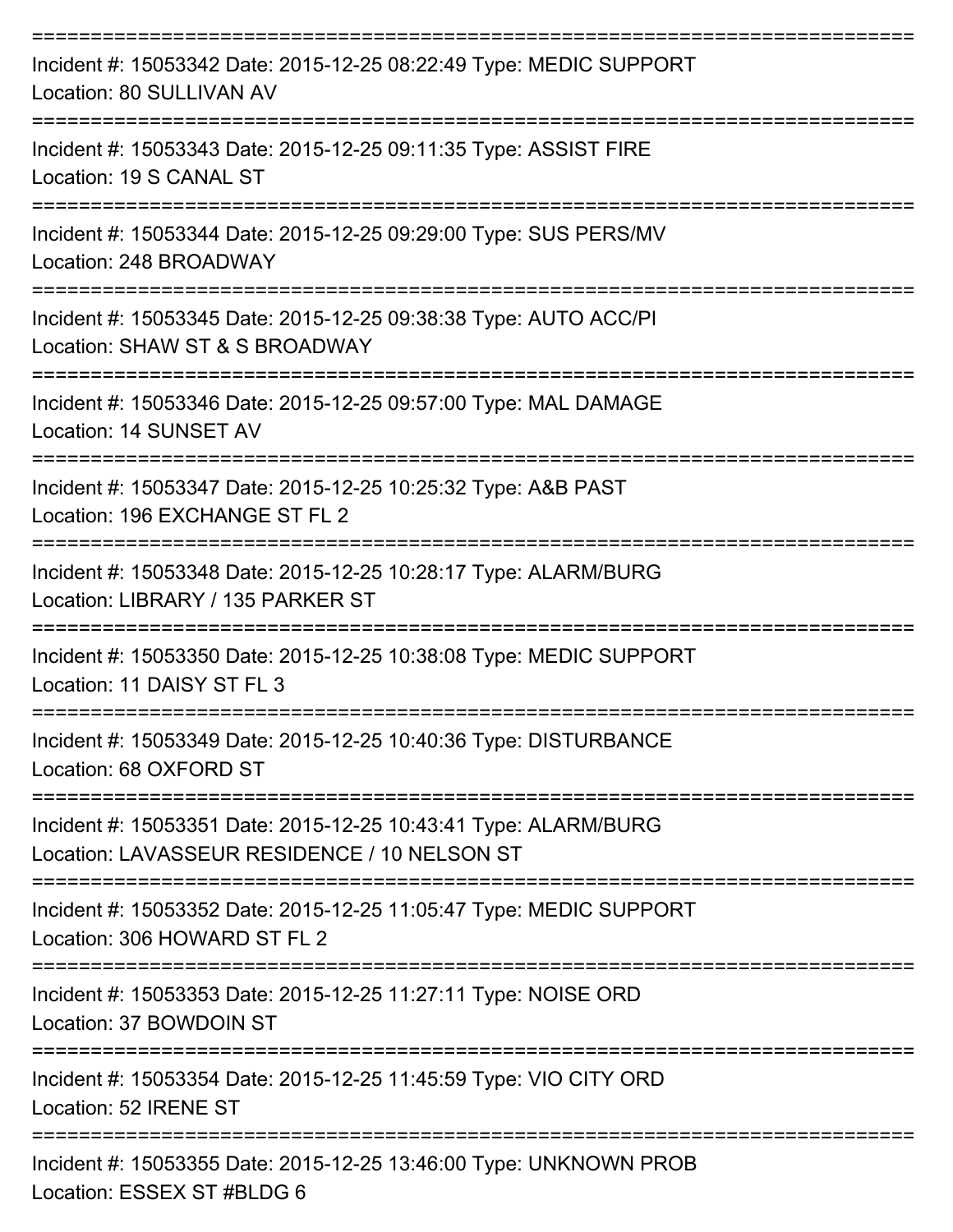| Incident #: 15053356 Date: 2015-12-25 13:57:01 Type: DOMESTIC/PROG<br>Location: 128 ABBOTT ST FL 1                                          |
|---------------------------------------------------------------------------------------------------------------------------------------------|
| :==========================<br>Incident #: 15053357 Date: 2015-12-25 14:12:09 Type: LOUD NOISE<br>Location: 686 LOWELL ST                   |
| Incident #: 15053358 Date: 2015-12-25 14:22:18 Type: DOMESTIC/PAST<br>Location: 20 ATKINSON ST<br>================================          |
| Incident #: 15053359 Date: 2015-12-25 14:35:29 Type: ALARM/BURG<br>Location: 3 DOGS DINER / 13 S BROADWAY                                   |
| Incident #: 15053360 Date: 2015-12-25 14:55:48 Type: HIT & RUN M/V<br>Location: 179 FERRY ST                                                |
| Incident #: 15053361 Date: 2015-12-25 14:58:13 Type: AUTO ACC/NO PI<br>Location: AMES ST & OREGON AV                                        |
| Incident #: 15053362 Date: 2015-12-25 15:11:39 Type: MEDIC SUPPORT<br>Location: 12 BERKELEY ST FL 1<br>==================================== |
| Incident #: 15053363 Date: 2015-12-25 15:25:06 Type: DISORDERLY<br>Location: COMMON PARK / null                                             |
| Incident #: 15053364 Date: 2015-12-25 15:43:47 Type: HIT & RUN M/V<br>Location: 47 HOWARD ST<br>================================            |
| Incident #: 15053366 Date: 2015-12-25 15:58:47 Type: MEDIC SUPPORT<br>Location: 2 WINTHROP AV #2                                            |
| Incident #: 15053365 Date: 2015-12-25 15:59:24 Type: SUS PERS/MV<br>Location: 141 AMESBURY ST                                               |
| Incident #: 15053367 Date: 2015-12-25 16:17:50 Type: KEEP PEACE<br>Location: 477 HAVERHILL ST                                               |
| Incident #: 15053368 Date: 2015-12-25 16:27:56 Type: A&B PAST<br>Location: 1006 ESSEX ST                                                    |
| Incident #: 15053369 Date: 2015-12-25 16:38:31 Type: KEEP PEACE<br>Location: 100 CROSS ST                                                   |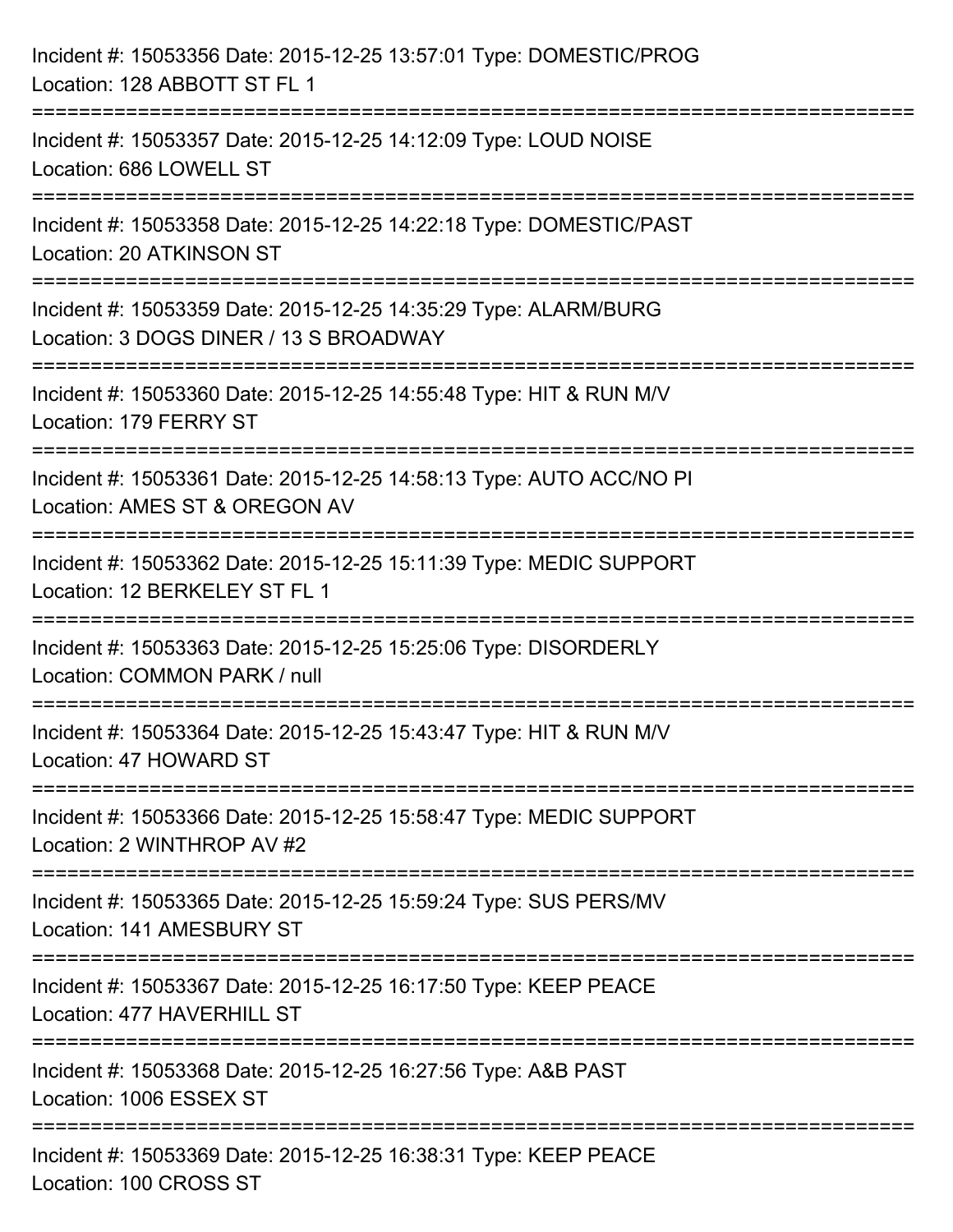| Incident #: 15053370 Date: 2015-12-25 16:54:12 Type: ALARM/BURG<br>Location: DUNKIN DONUTS / 225 ESSEX ST |
|-----------------------------------------------------------------------------------------------------------|
| Incident #: 15053371 Date: 2015-12-25 16:57:13 Type: MEDIC SUPPORT<br>Location: 164 SALEM ST #SIDE FL 1R  |
| Incident #: 15053372 Date: 2015-12-25 16:58:11 Type: B&E/MV/PAST<br>Location: 338 PROSPECT ST             |
| Incident #: 15053373 Date: 2015-12-25 17:10:24 Type: ALARM/BURG<br>Location: EBLANS / 490 ESSEX ST        |
| Incident #: 15053374 Date: 2015-12-25 17:20:27 Type: MEDIC SUPPORT<br>Location: 87 NESMITH ST FL 2        |
| Incident #: 15053375 Date: 2015-12-25 17:29:38 Type: KEEP PEACE<br>Location: 100 CROSS ST FL 3RD          |
| Incident #: 15053376 Date: 2015-12-25 17:41:04 Type: MEDIC SUPPORT<br>Location: 144 HIGH ST               |
| Incident #: 15053377 Date: 2015-12-25 17:43:56 Type: M/V STOP<br>Location: AMESBURY ST & ESSEX ST         |
| Incident #: 15053378 Date: 2015-12-25 17:45:40 Type: STOL/MV/PAS<br>Location: 67 MIDDLEBURY ST #2         |
| Incident #: 15053379 Date: 2015-12-25 17:46:06 Type: M/V STOP<br>Location: HAVERHILL ST & WEST ST         |
| Incident #: 15053381 Date: 2015-12-25 17:48:41 Type: ASSSIT OTHER PD<br>Location: 59 BROOK ST             |
| Incident #: 15053380 Date: 2015-12-25 17:50:54 Type: ALARM/BURG<br>Location: 595 HAVERHILL ST             |
| Incident #: 15053382 Date: 2015-12-25 17:56:23 Type: ASSSIT OTHER PD<br>Location: 48 FAIRMONT ST          |
| Incident #: 15053383 Date: 2015-12-25 17:57:30 Type: B&E/PROG<br>Location: 10 CHESTER ST FL 3             |

===========================================================================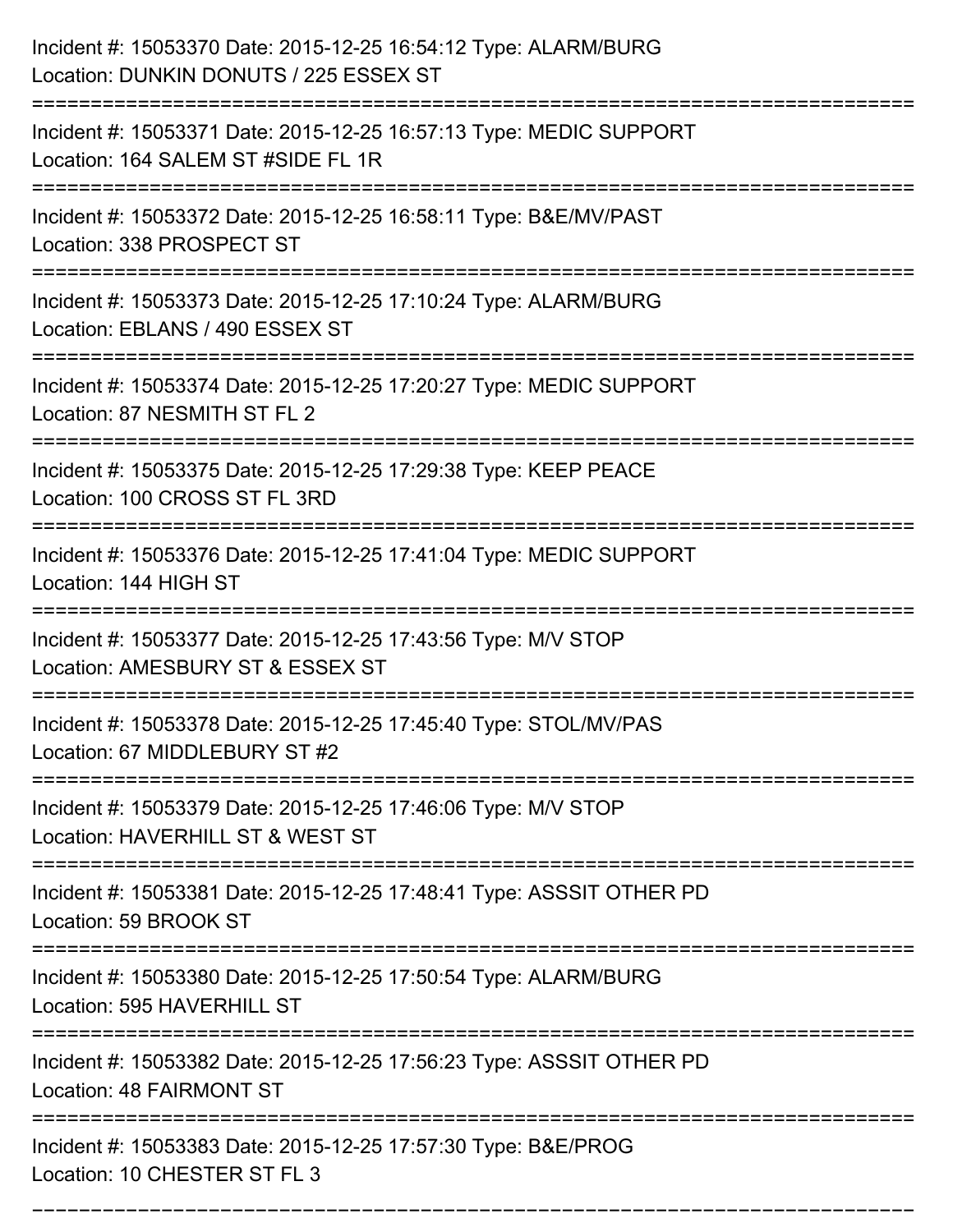| Incident #: 15053384 Date: 2015-12-25 17:58:32 Type: SELECTIVE ENF<br>Location: SOUTH ST & WEDGEWOOD RD                |
|------------------------------------------------------------------------------------------------------------------------|
| Incident #: 15053385 Date: 2015-12-25 18:08:31 Type: M/V STOP<br>Location: COMMON ST & HAMPSHIRE ST                    |
| Incident #: 15053386 Date: 2015-12-25 18:12:05 Type: MEDIC SUPPORT<br>Location: 227 WALNUT ST #1                       |
| Incident #: 15053388 Date: 2015-12-25 18:18:17 Type: SELECTIVE ENF<br>Location: S BROADWAY & SOUTH ST                  |
| Incident #: 15053387 Date: 2015-12-25 18:18:18 Type: M/V STOP<br>Location: 90 WINTHROP AV                              |
| Incident #: 15053389 Date: 2015-12-25 18:27:34 Type: SUS PERS/MV<br>Location: 495 LOWER DECK                           |
| Incident #: 15053391 Date: 2015-12-25 18:36:36 Type: MEDIC SUPPORT<br><b>Location: 10 CARLETON ST</b>                  |
| Incident #: 15053390 Date: 2015-12-25 18:37:10 Type: M/V STOP<br>Location: CARVER ST & MERRIMACK ST                    |
| Incident #: 15053392 Date: 2015-12-25 18:37:42 Type: SUICIDE ATTEMPT<br>Location: 231 WATER ST #45 FL 4                |
| Incident #: 15053393 Date: 2015-12-25 18:42:41 Type: M/V STOP<br>Location: CANAL ST & WATER ST                         |
| Incident #: 15053394 Date: 2015-12-25 18:42:56 Type: ALARM/BURG<br>Location: CARIBE CALLING CENTER / 105 JACKSON ST    |
| Incident #: 15053395 Date: 2015-12-25 18:44:49 Type: SUS PERS/MV<br>Location: BROADWAY & LOWELL ST<br>---------------- |
| Incident #: 15053396 Date: 2015-12-25 18:45:41 Type: HIT & RUN M/V<br>Location: BELMONT ST & KENDRICK ST               |
| Incident #: 15053397 Date: 2015-12-25 18:48:38 Type: AUTO ACC/NO PI<br>Location: 78 E HAVERHILL ST                     |
|                                                                                                                        |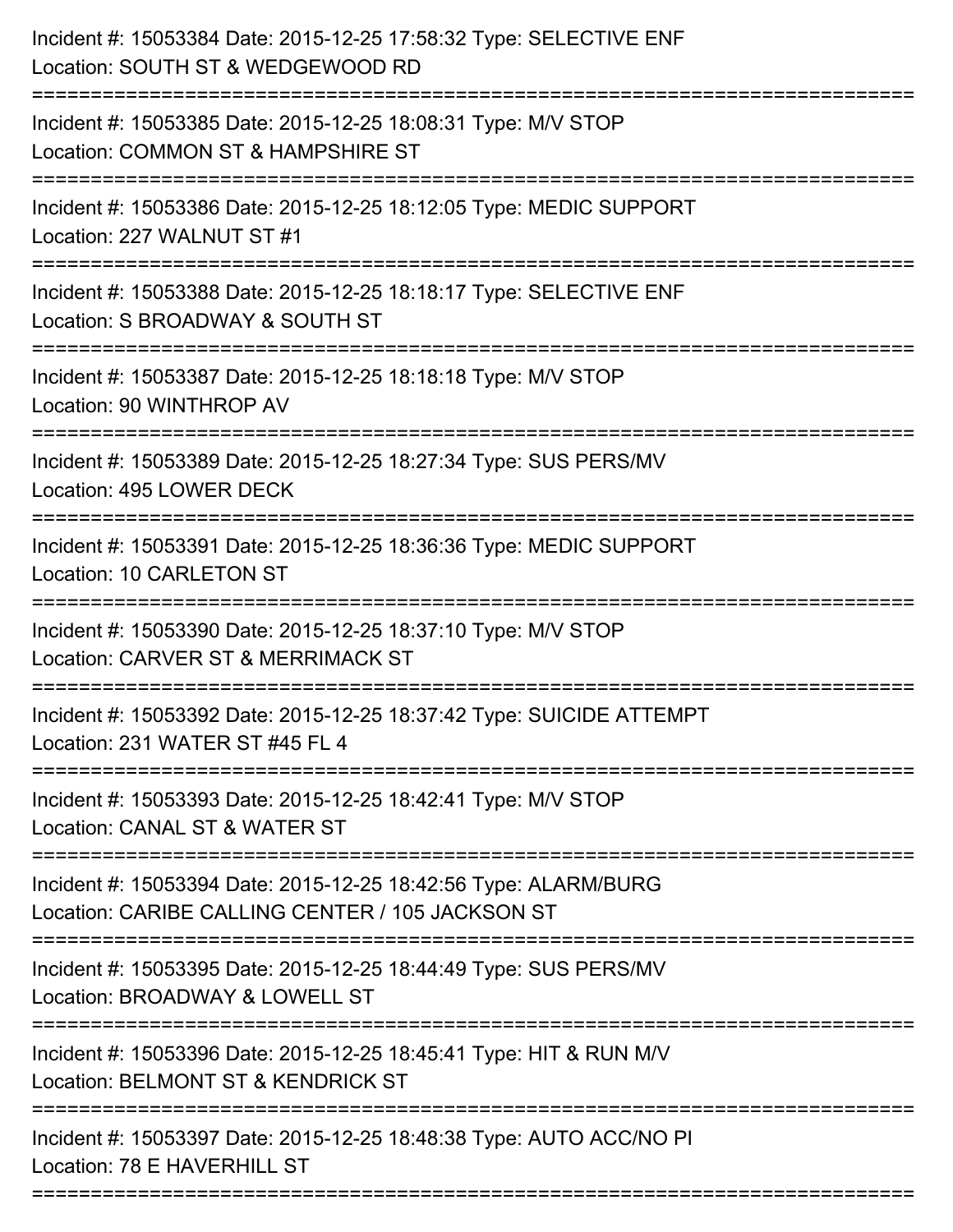Location: 52 GREENWOOD ST

| Incident #: 15053399 Date: 2015-12-25 18:55:14 Type: M/V STOP<br>Location: BROADWAY & LOWELL ST         |
|---------------------------------------------------------------------------------------------------------|
| Incident #: 15053400 Date: 2015-12-25 19:00:14 Type: AUTO ACC/NO PI<br>Location: 443 BROADWAY           |
| Incident #: 15053402 Date: 2015-12-25 19:01:40 Type: THREATS<br>Location: 33 JACKSON ST #1              |
| Incident #: 15053401 Date: 2015-12-25 19:02:17 Type: M/V STOP<br>Location: 529 HAVERHILL ST             |
| Incident #: 15053403 Date: 2015-12-25 19:05:12 Type: M/V STOP<br>Location: BOYD ST & S BROADWAY         |
| Incident #: 15053404 Date: 2015-12-25 19:06:14 Type: M/V STOP<br>Location: MT VERNON ST & S BROADWAY    |
| Incident #: 15053405 Date: 2015-12-25 19:07:08 Type: M/V STOP<br><b>Location: MCKINLEY AV</b>           |
| Incident #: 15053406 Date: 2015-12-25 19:08:11 Type: M/V STOP<br>Location: S BROADWAY & WEARE ST        |
| Incident #: 15053407 Date: 2015-12-25 19:08:59 Type: M/V STOP<br>Location: MT VERNON ST & S BROADWAY    |
| Incident #: 15053408 Date: 2015-12-25 19:12:38 Type: HIT & RUN M/V<br>Location: 35 BROOK ST             |
| Incident #: 15053409 Date: 2015-12-25 19:16:40 Type: M/V STOP<br>Location: HAVERHILL ST & JACKSON ST    |
| Incident #: 15053410 Date: 2015-12-25 19:21:11 Type: INVEST CONT<br>Location: 813 ESSEX ST              |
| Incident #: 15053411 Date: 2015-12-25 19:23:29 Type: AUTO ACC/NO PI<br>Location: BROADWAY & NEVINS HOME |
|                                                                                                         |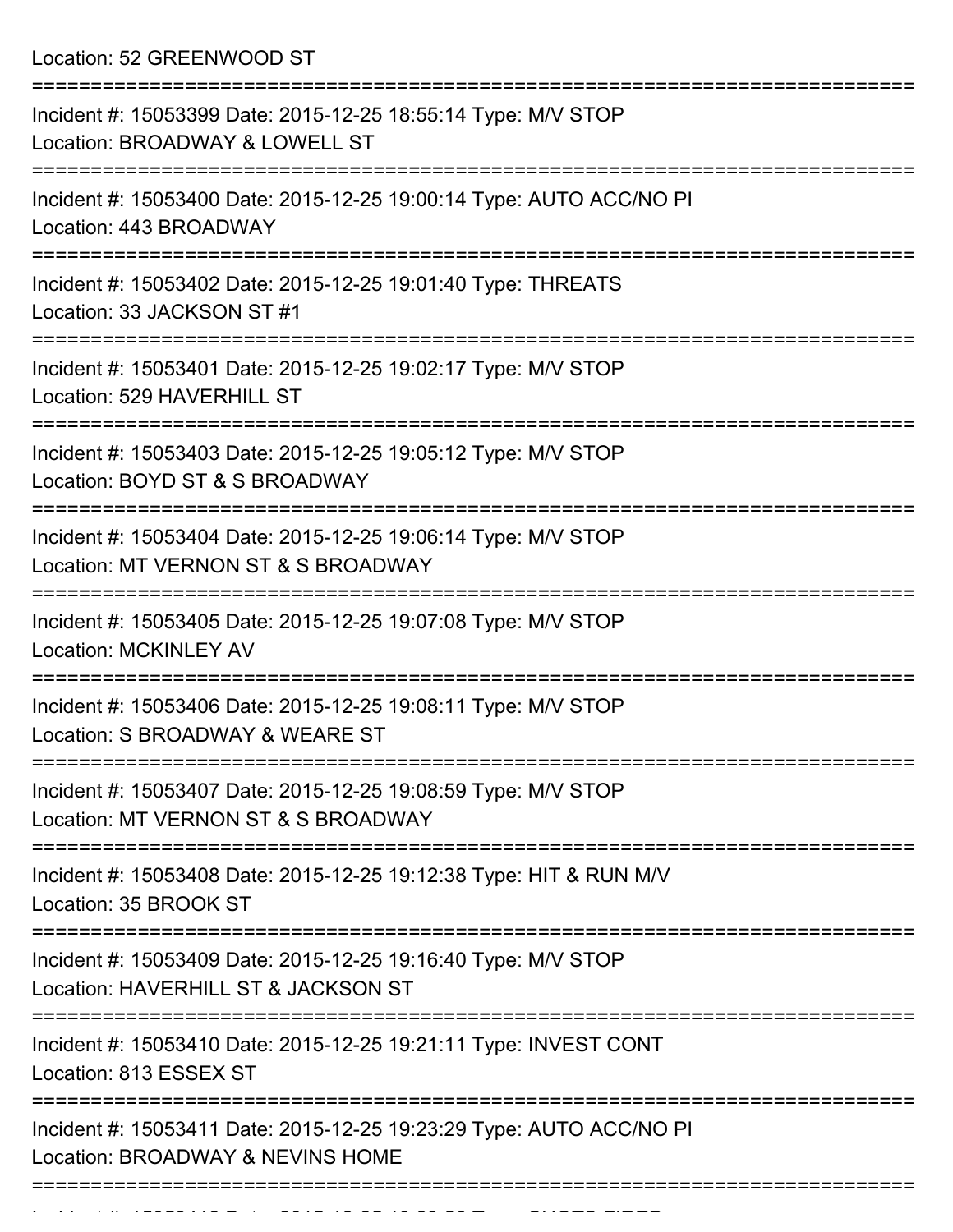Location: 28-30 BYRON AV

| Incident #: 15053413 Date: 2015-12-25 19:38:36 Type: DOMESTIC/PAST<br>Location: 63 BROOK ST                         |
|---------------------------------------------------------------------------------------------------------------------|
| Incident #: 15053414 Date: 2015-12-25 19:47:40 Type: M/V STOP<br>Location: CROSBY ST & S BROADWAY                   |
| Incident #: 15053415 Date: 2015-12-25 20:01:14 Type: AUTO ACC/PI<br>Location: LOWELL ST & WARREN ST                 |
| Incident #: 15053416 Date: 2015-12-25 20:13:12 Type: MV/BLOCKING<br>Location: 129 ABBOTT ST                         |
| Incident #: 15053417 Date: 2015-12-25 20:16:51 Type: HIT & RUN M/V<br>Location: 35 BROOK ST                         |
| Incident #: 15053418 Date: 2015-12-25 20:17:33 Type: NOISE ORD<br>Location: 21 BICKNELL TER                         |
| Incident #: 15053419 Date: 2015-12-25 20:42:40 Type: MEDIC SUPPORT<br>Location: 233 JACKSON ST FL 1                 |
| Incident #: 15053420 Date: 2015-12-25 21:15:14 Type: AUTO ACC/NO PI<br>Location: LAWRENCE ST & MAPLE ST             |
| Incident #: 15053421 Date: 2015-12-25 21:22:33 Type: AUTO ACC/UNK PI<br>Location: 592 ESSEX ST                      |
| ______________<br>Incident #: 15053422 Date: 2015-12-25 21:57:22 Type: ANIMAL COMPL<br><b>Location: MILVILLE AV</b> |
| Incident #: 15053423 Date: 2015-12-25 22:08:46 Type: M/V STOP<br>Location: ANDOVER ST & S BROADWAY                  |
| Incident #: 15053424 Date: 2015-12-25 22:13:45 Type: M/V STOP<br>Location: DURHAM ST & S BROADWAY                   |
| Incident #: 15053425 Date: 2015-12-25 22:22:04 Type: NOISE ORD<br>Location: 439 S BROADWAY                          |
|                                                                                                                     |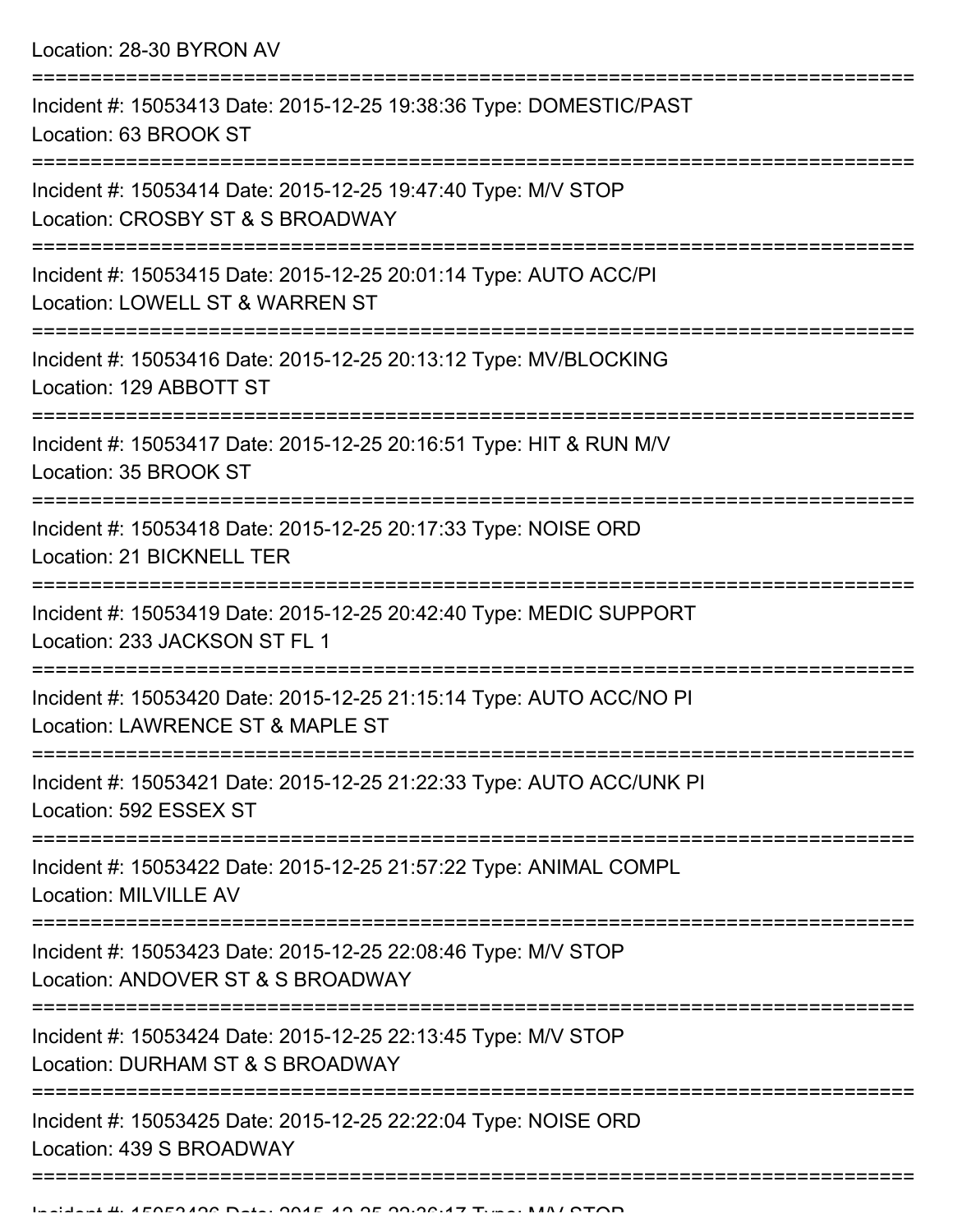| Location: BROADWAY & LOWELL ST                                                                                          |
|-------------------------------------------------------------------------------------------------------------------------|
| Incident #: 15053427 Date: 2015-12-25 23:05:02 Type: M/V STOP<br>Location: OSGOOD ST & SALEM ST<br>:=================== |
| Incident #: 15053428 Date: 2015-12-25 23:09:36 Type: NOISE ORD<br>Location: 390 AMES ST                                 |
| Incident #: 15053429 Date: 2015-12-25 23:19:29 Type: NOISE ORD<br>Location: 46 AMESBURY ST                              |
| Incident #: 15053430 Date: 2015-12-25 23:20:29 Type: M/V STOP<br>Location: SOUTH ST & WEDGEWOOD RD                      |
| Incident #: 15053431 Date: 2015-12-25 23:21:12 Type: M/V STOP<br>Location: SOUTH ST & WEDGEWOOD RD                      |
| Incident #: 15053432 Date: 2015-12-25 23:22:03 Type: M/V STOP<br>Location: SOUTH ST & WEDGEWOOD RD                      |
| Incident #: 15053433 Date: 2015-12-25 23:22:48 Type: M/V STOP<br>Location: SOUTH ST & WEDGEWOOD RD                      |
| Incident #: 15053434 Date: 2015-12-25 23:23:36 Type: M/V STOP<br>Location: SOUTH ST & WEDGEWOOD RD                      |
| Incident #: 15053435 Date: 2015-12-25 23:23:38 Type: MEDIC SUPPORT<br>Location: 5 KENDRICK ST FL 3                      |
| Incident #: 15053436 Date: 2015-12-25 23:24:16 Type: M/V STOP<br>Location: SOUTH ST & WEDGEWOOD RD                      |
| Incident #: 15053437 Date: 2015-12-25 23:25:11 Type: M/V STOP<br>Location: SOUTH ST & WEDGEWOOD RD                      |
| Incident #: 15053438 Date: 2015-12-25 23:25:55 Type: M/V STOP<br>Location: SOUTH ST & WEDGEWOOD RD                      |
| Incident #: 15053439 Date: 2015-12-25 23:26:36 Type: M/V STOP<br>Location: SOUTH ST & WEDGEWOOD RD                      |
| Incident #: 15053440 Date: 2015-12-25 23:27:18 Type: M/V STOP                                                           |